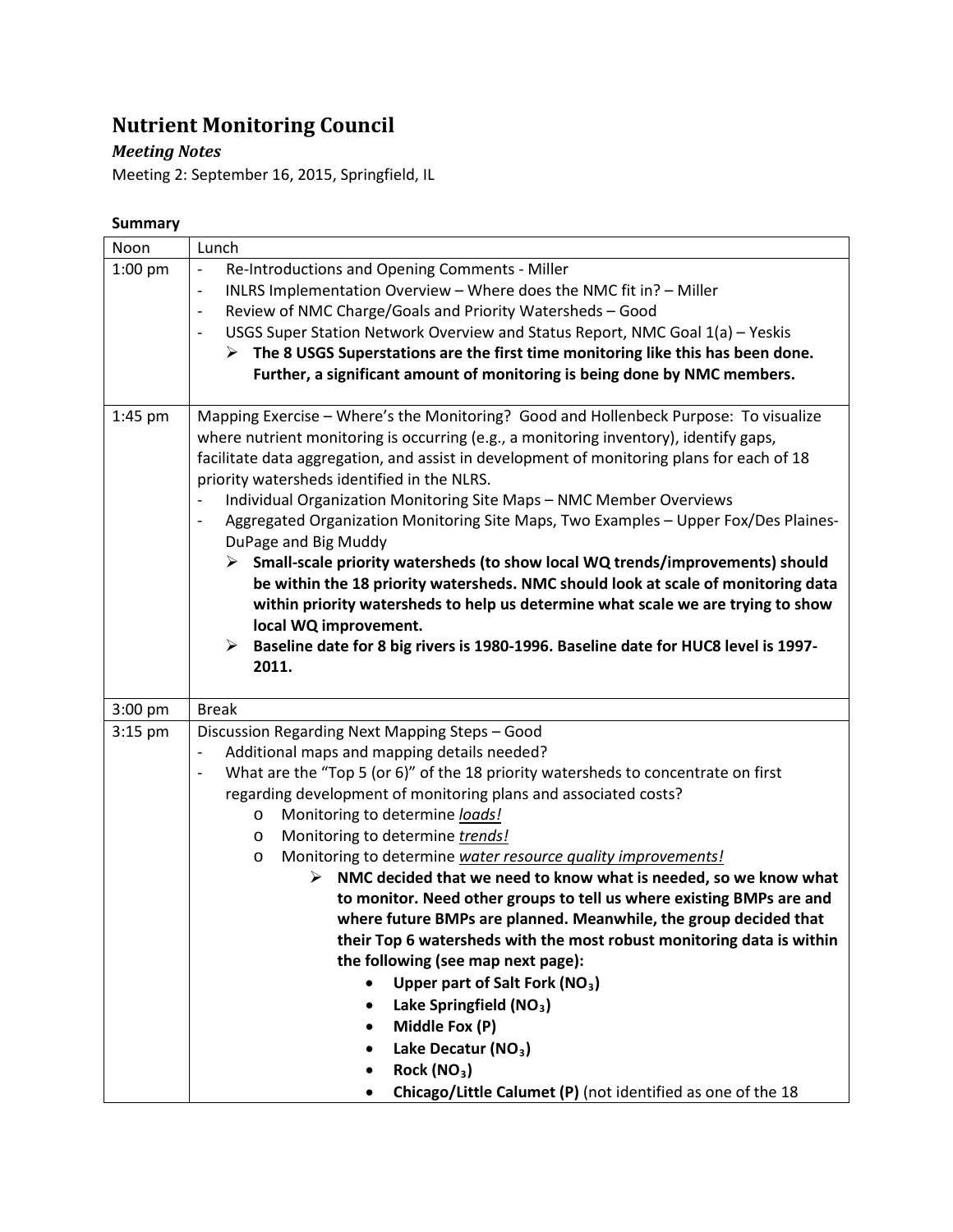|           | priority watersheds, but in the NLRS, it states, "it does<br>contribute a substantial TP load (3.69 million lb/yr) it does not<br>rank at the top of the prioritization due to current water quality<br>and the lack of watershed-based plan in the watershed.")                                                                                                                                                                                                                                                                                                                                                                                                                                                                                                                                                                                                                                                                                                                                                                                                                                                                                                 |
|-----------|------------------------------------------------------------------------------------------------------------------------------------------------------------------------------------------------------------------------------------------------------------------------------------------------------------------------------------------------------------------------------------------------------------------------------------------------------------------------------------------------------------------------------------------------------------------------------------------------------------------------------------------------------------------------------------------------------------------------------------------------------------------------------------------------------------------------------------------------------------------------------------------------------------------------------------------------------------------------------------------------------------------------------------------------------------------------------------------------------------------------------------------------------------------|
| $3:45$ pm | NMC Work Plan Development and Other Questions - Miller and Good<br>Overall Timeline - When does the NMC need to have firm, documented<br>$\overline{\phantom{a}}$<br>recommendations to the Nutrient Policy Workgroup regarding a prioritized list of<br>nutrient monitoring program activities and associated costs needed to accomplish all<br>NMC charges/goals? 1.5 years from now? 2.0 years from now? 2.5 years from now?<br>What are major interim steps and associated completion dates?<br>$\overline{\phantom{a}}$<br>Who will develop the 18 Priority Watershed Monitoring Plans? Is this "Other duties as<br>$\overline{\phantom{a}}$<br>assigned," or will there be a budget for their development?<br>How do we ultimately retrieve, aggregate, and display monitoring data collected by<br>$\overline{\phantom{a}}$<br>multiple agencies?<br>Other<br>$\overline{\phantom{a}}$<br>NMC will be looking at monitoring design with different objectives in mind.<br>➤<br>May have to prioritize what questions we answer.<br>➤<br>May have to set up models.<br>➤<br>Could look at it intensively in certain areas where monitoring is intense.<br>➤ |
| $4:15$ pm | Open Discussion                                                                                                                                                                                                                                                                                                                                                                                                                                                                                                                                                                                                                                                                                                                                                                                                                                                                                                                                                                                                                                                                                                                                                  |
| 4:30 pm   | Next meeting date(s)? Let's get them down and on our calendars!!                                                                                                                                                                                                                                                                                                                                                                                                                                                                                                                                                                                                                                                                                                                                                                                                                                                                                                                                                                                                                                                                                                 |
| 5:00 pm   | Adjourn                                                                                                                                                                                                                                                                                                                                                                                                                                                                                                                                                                                                                                                                                                                                                                                                                                                                                                                                                                                                                                                                                                                                                          |

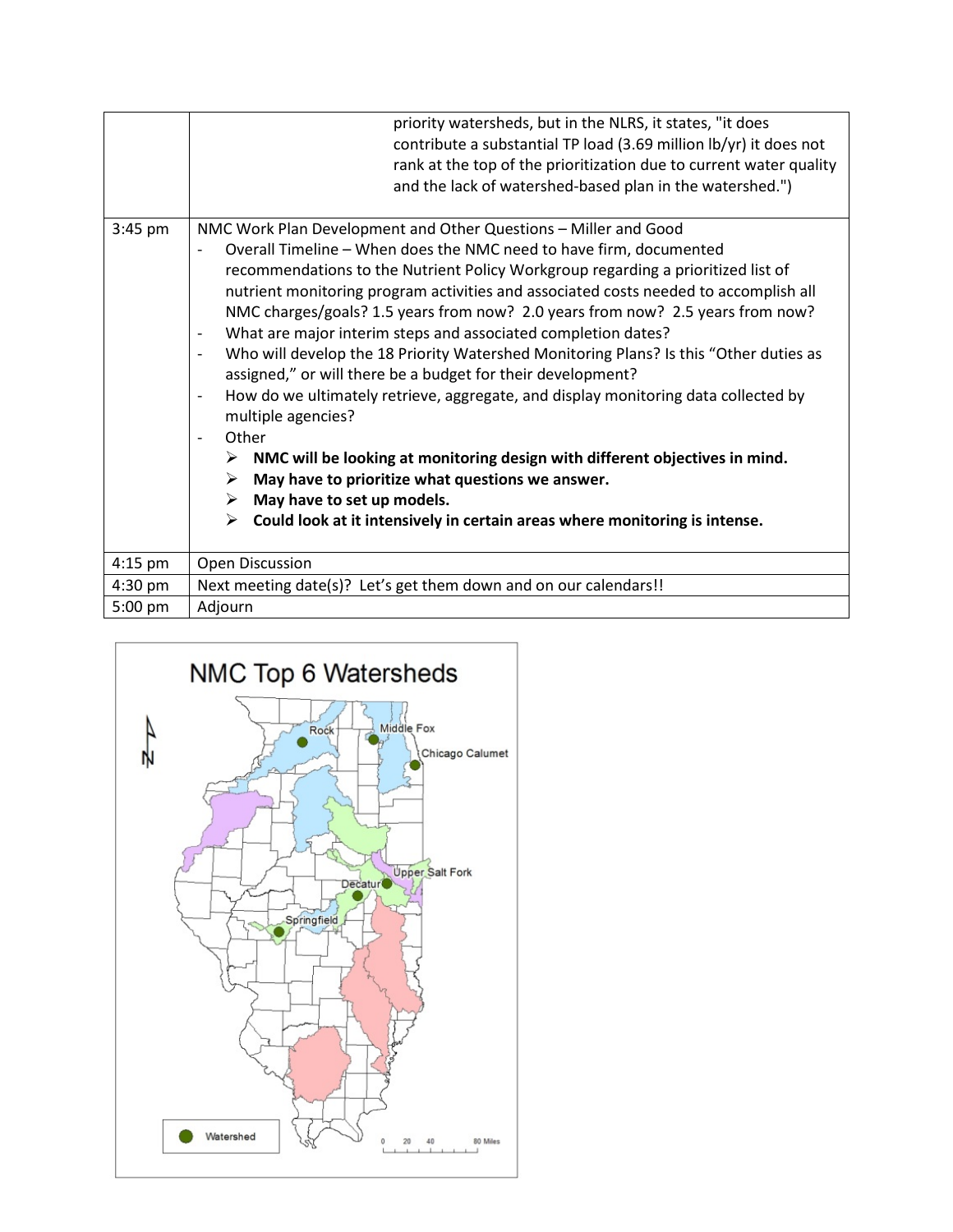#### **Next Steps**

- $\triangleright$  Modify NMC email list as needed.
- $\triangleright$  Put working group member lists on Illinois EPA nutrient webpage.
- $\triangleright$  Update NMC charge
- $\triangleright$  Katie Hollenbeck to develop 6 new maps focused on the Top 6 Watersheds. Will send out to NMC to ask what monitoring and other gap filling approaches are needed.
- $\triangleright$  Consider adding the National Aquatic Resources Survey (NARS) program of the USEPA as another possible monitoring source. NARS is a national survey in rotation of Coastal Shorelines, Wetlands, Lakes, Rivers and Streams on a 1 year rotation between each, except for the Rivers and Streams which takes 2 years, on a 5-year cycle.
- $\triangleright$  Doug Yeskis mentioned the National Rivers and Stream Survey (NRSA) sites (monitored in 2008-2009 and 2013-2014) as possible sites to look at trends or water quality improvement over time. Therefore, we (Katie Hollenbeck) need to generate a map of those stations monitored in those years and see if they are located within any of the 18 priority watersheds.
- $\triangleright$  Katie Hollenbeck to use available monitoring site coverages already sent to her to develop Aggregated Organization Monitoring Maps like she did in the presentation given at the meeting in the Big Muddy and Fox/Des Plaines/DuPage basins. Once developed and reviewed, will send out to NMC members to check over, and see if there are other monitoring sites in those basins available. Also, a more detailed listing of sites monitored, parameters, frequency, etc., will be requested. May follow the format that Laura Keefer developed, and shared (but did not pass out) at the meeting.
- Miller and Willhite to attend an Ag Water Quality Partnership Forum on September 22. Will share with them that from a "Monitoring perspective," the six watersheds were identified as being in the best shape regarding current monitoring activity to try and show improvements. Without telling them which watersheds they were, they will ask them from an "Implementation perspective," where will the most point and nonpoint implementation be occurring in the next 5 years or so. Hopefully there will be some overlap, and for those watersheds, that's where we'll concentrate on developing the first NLRS High Priority Watershed Monitoring Plans.
- Present a summary at the Policy Working Group meeting. This would include the top 6 watersheds and reasons for not listing Quad Cities and Southern IL. Ask them about data sharing policy.
- **Future NMC meeting or webinar topics:** 
	- o Presentation of maps and data sets of our Top 5-6 potential High Priority Watershed Monitoring Plan areas.
	- o USEPA and some states that are doing edge of field studies, etc. in the Great Lakes Basin with Great Lakes Restoration Initiative funds (Yeskis).
	- o Fox River monitoring activities (Skrukrud and possibly Elana from ISWS).
	- o GLTG platform demonstration (Lee).
	- o Discuss how to develop monitoring plans for the Top 6 Watersheds.
	- o Salt Fork field trip?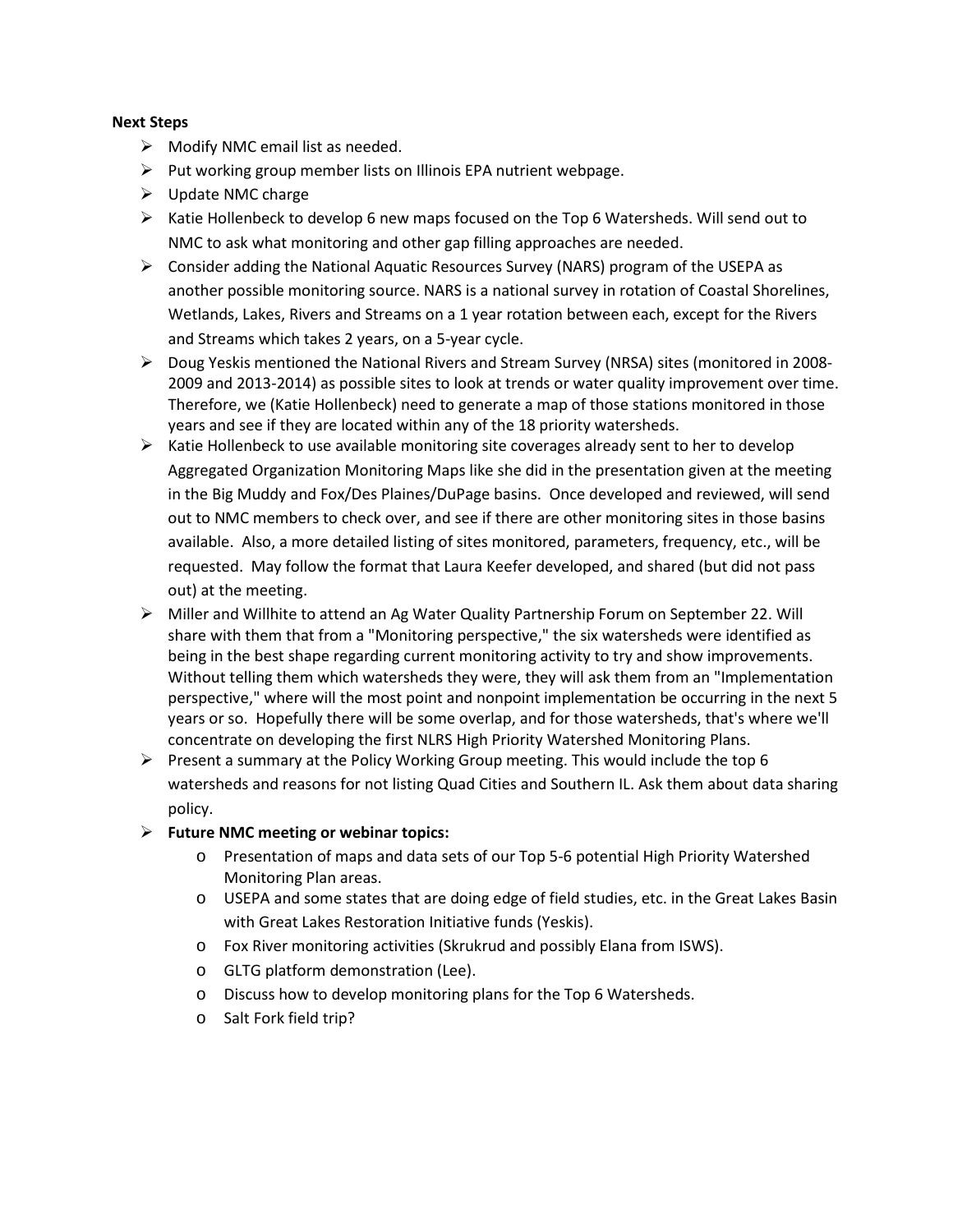#### **Meeting Notes**

In attendance: Jong Lee, NCSA (U of I), Laura Keefer, ISWS, Andy Casper, INHS, Doyn Kellerhals, INHS, Justin Vick, MWRD, Shawn Wilcockson, Illinois EPA, Ann Holtrop, IDNR, Mark David, U of I, Laura Gentry, IL Corn, Richard Breckenridge, Illinois EPA, Earl Greene, USGS, Doug Yeskis, USGS, Brian Miller, IWRC, Eliana Brown, IWRC, Katie Hollenbeck, IWRC, Gregg Good, IEPA, Marcia Willhite, IEPA, Cindy Skrukrud, Sierra Club

#### *Introductions*

BRIAN MILLER: So first an update of where we are on the NLRS and how NMC fits in. NLRS is out electronically and soon copies will be printed. Two versions are out. The 1<sup>st</sup> came out in July, and the 2<sup>nd</sup> version is now finished after some errors were fixed. NLRS has a science based background. When it was developed, it initially called for 5 groups. Now we have 7 groups. The groups are as follows: The Nutrient Monitoring Council is us. The Agriculture Water Quality Partnership Forum are agricultural leaders in the state, represented by those in leadership roles and agency heads. The Forum answers questions like, "where do we focus resources? Cost sharing?" Urban Stormwater Working Group is focuses on stormwater. Although stormwater is a small contributor to Hypoxia, it causes local water quality problems. Policy Working Group is the group that started all of this with formal representation and monthly meetings. They deal with higher policy issues. The Nutrient Science Advisory is developing recommendations: 1) What are the numeric nutrient criteria 2) Are these numeric nutrient criteria by the state or do they vary by watershed? Point Source is a new committee and so is the Performance Benchmark Group, which will be used to determine how we are doing and if we are reaching scheduled benchmarks.

ANN HOLTROP: Where can we see who is on all of these committees?

ELIANA BROWN: I do have attendees in the minutes.

BRIAN MILLER: We have formal list. We can put those names up on the website. The AWQPF Tech Subgroup thinks about the land BMP side of the equation and answers questions like "how do we measure or how do we decide?" The good news is that there are 12 other states wrestling with the same thing. Iowa developed the logic model, so now we need to answer "what is the data we should have and what should we be monitoring? What should we be doing for the land to help the water?" The Tech Subgroup talked about what we can measure on land to see how BMP adoption is going for the water. We have developed a matrix now circulating among agencies. Are we making progress and do we have data?

MARK DAVID: What goes in in the boxes?

BRIAN MILLER: Datasets that contain this data and how they are aggregating it. There will be some places where we don't have data and some places that we do. Then we get to aggregate that data.

#### CINDY SKRUKRUD: What is NASS?

BRIAN MILLER: National Agricultural Statistics Service.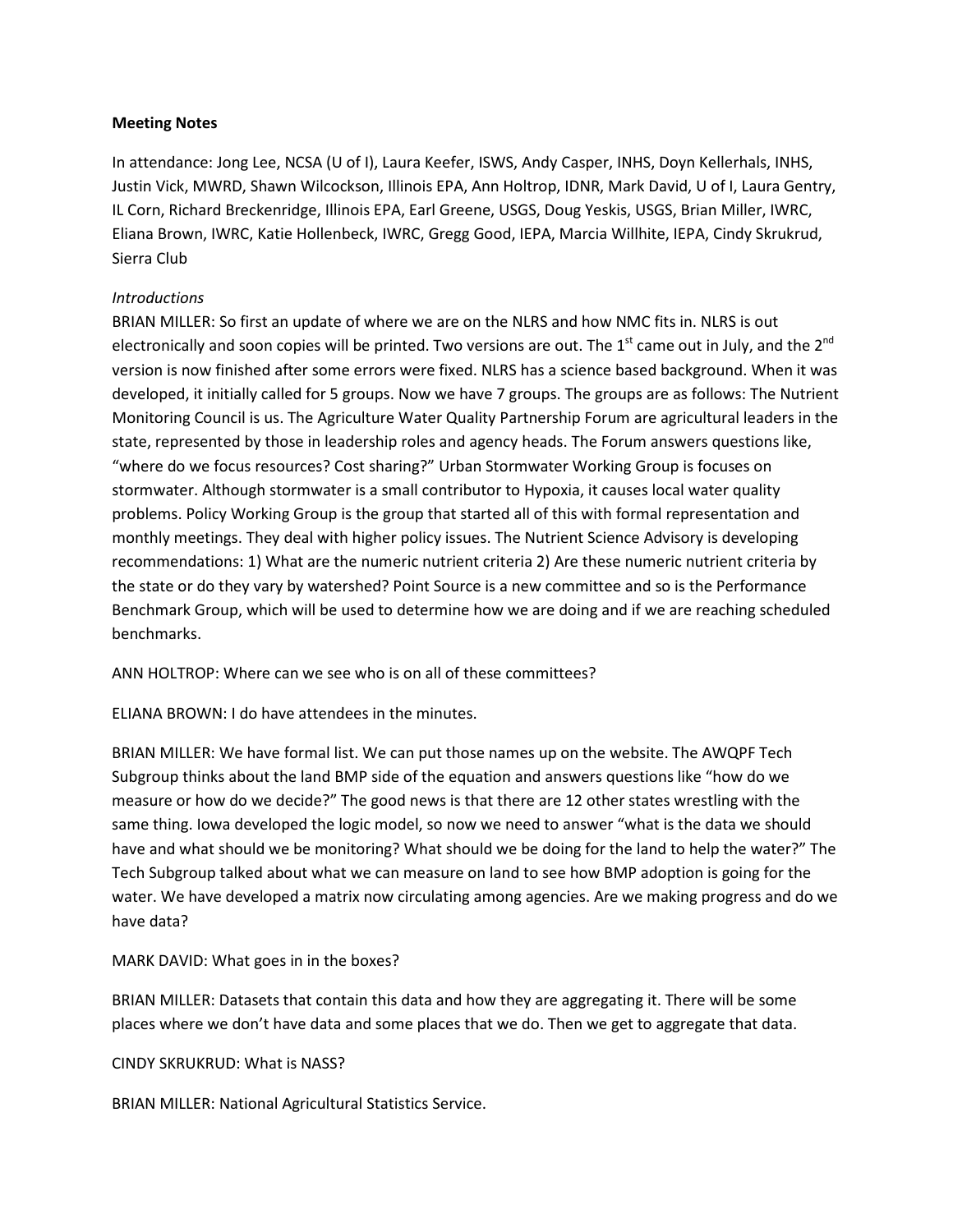MARK DAVID: So, we are trying to get NASS to do a different survey for us.

SHAWN WILCOCKSON: What about federal to state data sharing?

BRIAN MILLER: One state to make most progress is Indiana. But, there have since been legal issues. Federal data to state data is subject to FOIA. So, there are issues. Now to Gregg unless there are any questions, but I wanted to show what has been happening in the background.

GREGG GOOD: So here is the big picture. We are contributing to the hypoxic zone. In the agenda - make sure what NMC goals and objectives are, what everyone is doing, and what the work plan is. As for our charge, we have monitored more and there are a lot of stories of what has gotten cleaner. I am the cochair and Mark David is co-chair as well. Here are the NMC members (visible on PowerPoint slide). Maybe we would also like to contact Lake Springfield and Lake Decatur watershed representatives.

ANN HOLTROP: What does local watershed mean? Is it smaller than priority watersheds on a map and what level are we shooting for? What are the stressors? Are they uniform across basins or are they different across basins? So, ideally would we identify small scale watersheds?

GREGG GOOD: Focus is on the 18 watersheds.

CINDY SKRUKRUD: Nutrient watershed groups are mostly covered.

LAURA KEEFER: It would help to review how these 18 got selected and why. Decatur got selected because of the point source, but it has a lot of nonpoint.

MARK DAVID: Decatur is located right after the plant.

LAURA KEEFER: Defining between the local and large watersheds to determine why they were selected in the first place and why.

MARK DAVID: There was more than just nutrient data. 5-6 things were used including data.

BRIAN MILLER: There was a scoring table with 5-6 criteria.

CINDY SKRUKRUD: We should be conscious if there are local efforts targeted at local watersheds.

ANN HOLTROP: Determine if there is a smaller watershed?

GREGG GOOD: If they are priority, that's where we should be focused.

MARK DAVID: Question for the "develop a program" section; who actually does this? For example, I gave Trevor all our data. Who fills in that gap and actually does all this?

GREGG GOOD: Is it 1) people in this room or 2) it is contracted out. How would we do that for other uses such as swimming use, water use, aquatic use, etc.

LAURA KEEFER: The key thing is what is the program design? What question are we asking so we can design it so we don't collect more than we need or spend more than we need?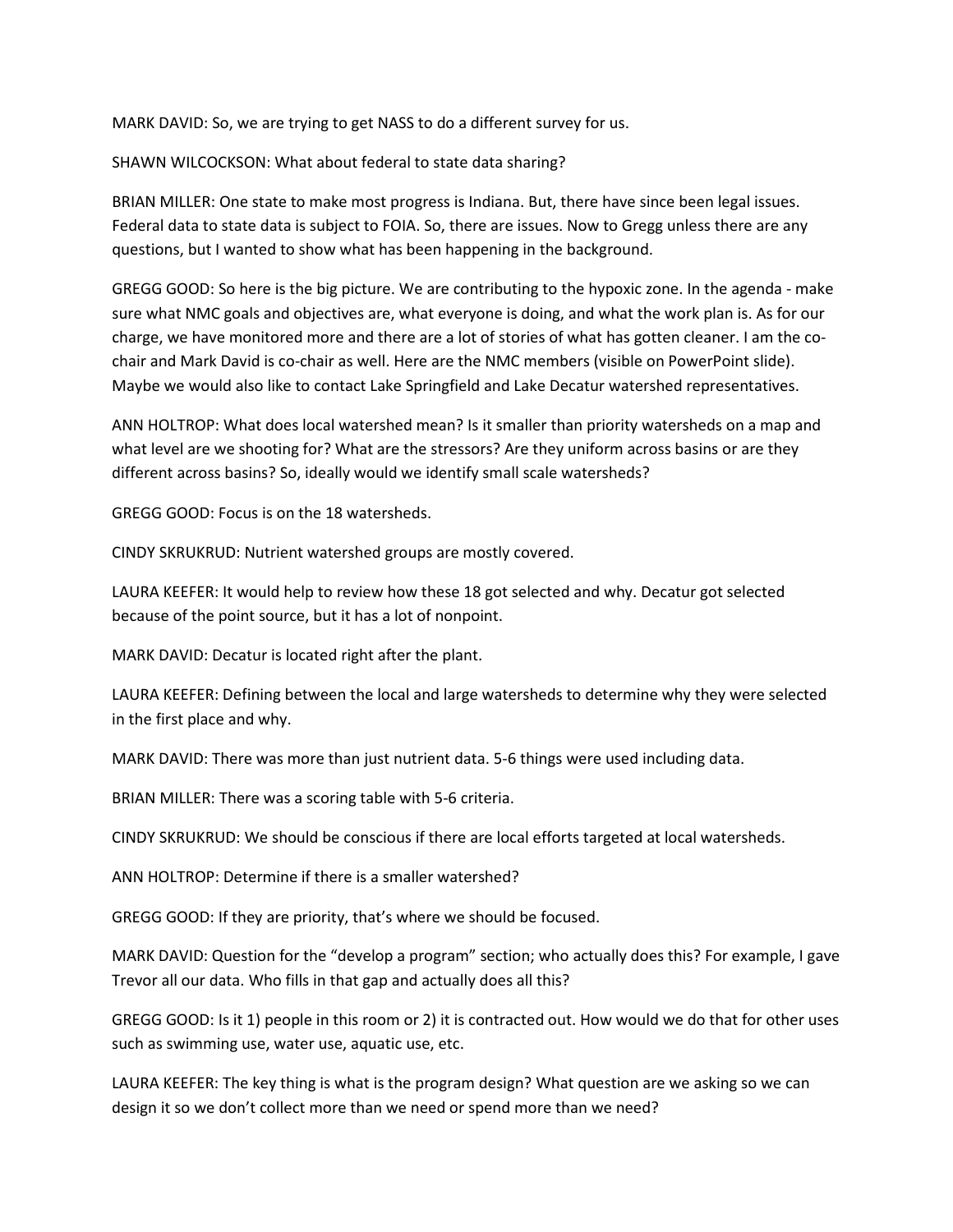AC: How do we make use of the existing programs that are out there?

GREGG GOOD: There are more organizations out there that aren't accounted for collecting data. This state collects a lot of data.

CINDY SKRUKRUD: Did you say that you should flip items 2 and 3 (visible on PowerPoint NMC charges slide)? <NEXT STEP>

JONG LEE: How about the data sharing policy? When we start collecting more data based on priorities. Sharing among the group is probably fine, but what if someone else wants raw data?

GREGG GOOD: Our data at IEPA is all publicly available. Each group varies with their own rules.

JONG LEE: Is it better to hash out ideas and concerns? We can come up with a policy to deal with embargos.

ANN HOLTROP: I see it as an issue regarding to land use sharing and agricultural groups. Doing it across the board instead of each group may be better.

DOUG YESKIS: How are you scaling this study? What comes first, the chicken or the egg?

GREGG GOOD: Moving on to the Doug Yeskis' slides.

DOUG YESKIS: I am going to give an overview and the plan. The 8 stations are listed below. The stations will measure what is the load and what is leaving Illinois. We have several real-time nutrient and sediment stations. Some nitrate only stations and some Asian carp stations. The infrastructure for the sites is completed except for one. All stations should be publically available in the next week or two and should be running and operating by October 2, 2015

(website:<http://waterdata.usgs.gov/il/nwis/current/?type=quality&group%20Key=basin%20cd> where you can link to the real-time data). Our goal is to get them up and running to see if there are any issues with the stations. In Danville, we had an issue with sand burying the equipment and the pipes holding the equipment. Samples are collected by the pipes for QA/QC to make sure the sensors are accurate, and additional cross-section, vertically weighted samples are collected and compared to the sensor samples to ensure the sensors accurately represent the whole river. The installations were delayed outside of our control because of the high river levels (especially in southern Illinois) and are in the process of catching up. A report will be issued with all the calculations of total nitrogen and phosphorus sediment loads after enough data is collected to develop the regression equations needed (to be released around 2016-2017). Nitrate will be done immediately but others will have to go through surrogate development and review. The methodology of development of the surrogates is in the continuous monitoring of sediment and nutrients in the Illinois River at Florence report (website: http://pubs.usgs.gov/sir/2015/5040/).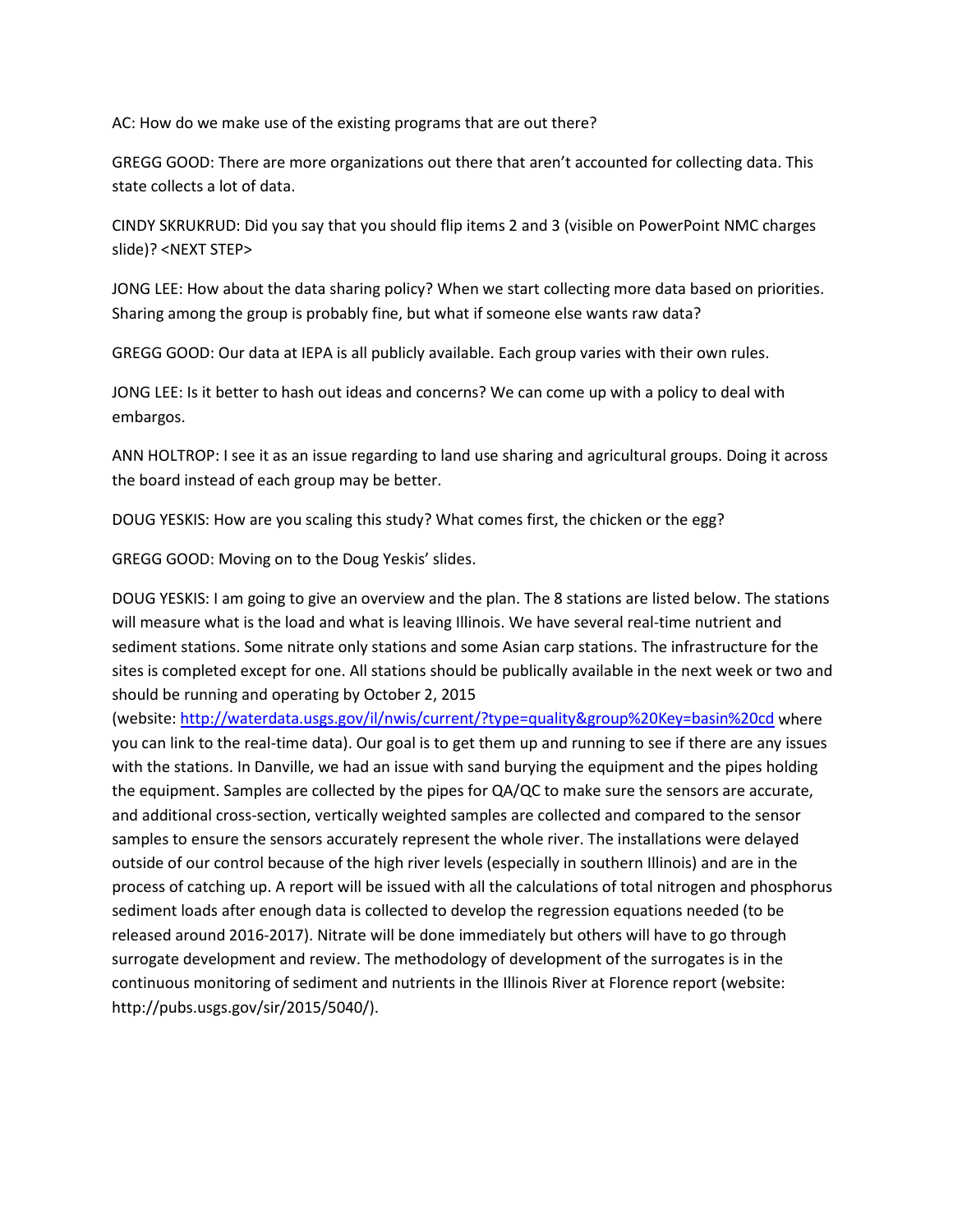

GREGG GOOD: In preparation for this meeting, here is what we asked you to provide to us.

PowerPoint with Agency Maps

KATIE HOLLENBECK: The first 9 maps are WQ data. Each agency will have its own maps with its own programs identified. The macroinvertebrate/habitat slide and fish slide contains multiple agencies. There are also aggregated maps that show all of the agencies' sampling programs.

GREGG GOOD: IEPA Surface Water has 3 programs, Streams: Intensive Basin Survey Program, Streams: Ambient WQNM Program, and Lakes: Ambient Lake Monitoring Program. Intensive Basin Program is cooperative program with the DNR. Our agency is the macroinvertebrate people. We use this data to formulate the 303(d) list. Each time we go to a basin 80-90% are the same sites. May through October is when we sample on a 3-4 year rotating basis. Ground Water section has Ambient Network wells, Nitrate Network wells, and IDA wells.

LAURA KEEFER: ISWS water monitoring. When we do monitoring, it's part of a research effort for a grant, etc. This data shown is done and available. We don't release the data unless the work has been published. We did do work for a few years in Northern Vermillion Watershed. Our longest record is here in Decatur watershed. Money didn't go as far as time went on. We had much smaller local stations. There are some resurrected stations for an NSF grant, which is seasonal experimental and not long term monitoring. We have had IDNR pilot program. We have a few in the Hurricane Creek Watershed and there is an active ongoing project. We collect all parameters except nitrate. We get very refined data. There is some in the Spoon and two in the Panther and Cox Creek. There is a small station in Big Creek. We can distribute the reports for the finished programs.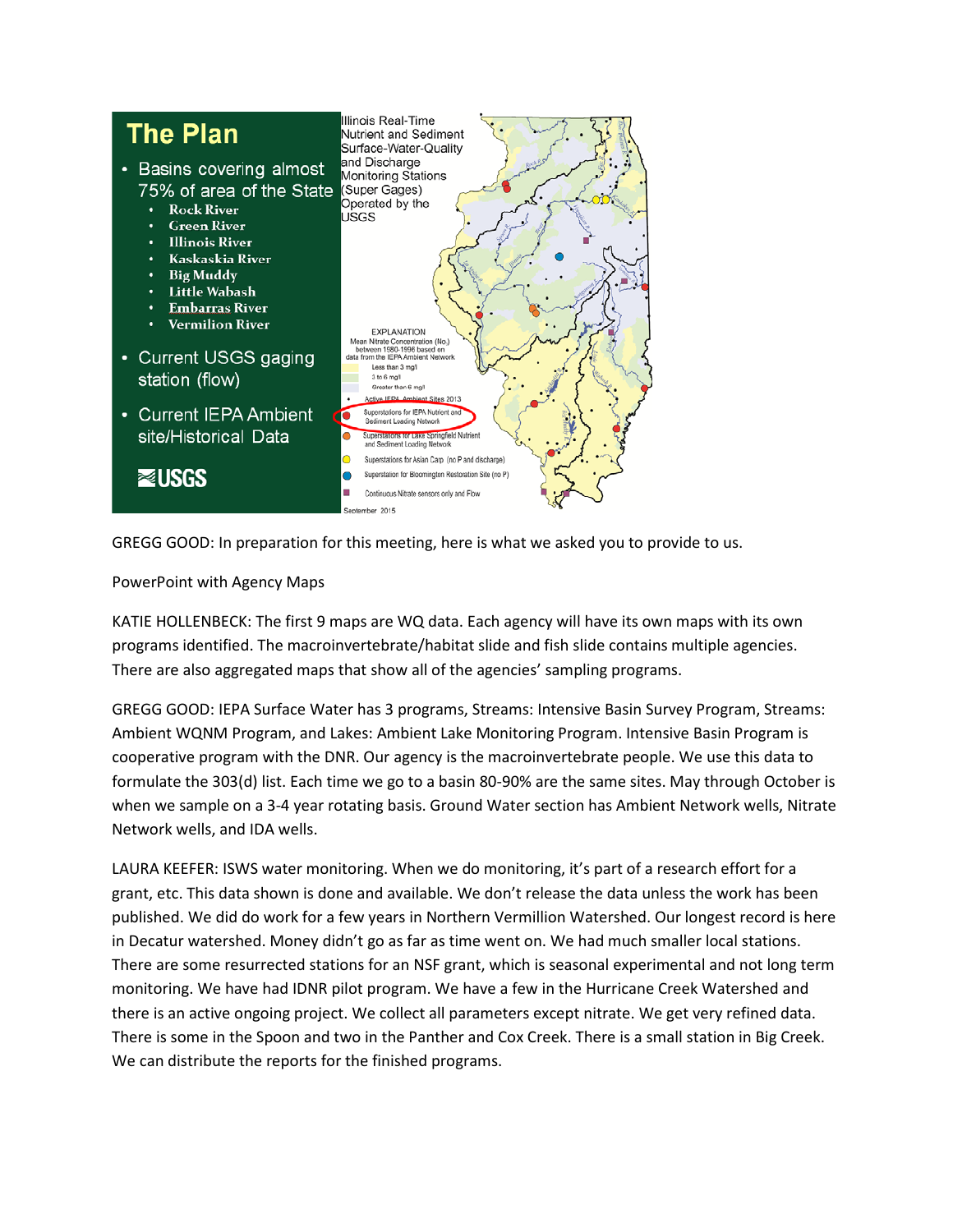DOUG YESKIS: Surface water is stream gages with several networks. Well networks are also in several areas. We have continuous sensors on Fox River for continuous nitrate and specific conductance. We also have intensive data collection and continuous nitrate sensor. There are many different networks.

EG: National Network "HBN" Hydrologic Network. They are headwater conditions watersheds to understand.

DOUG YESKIS: We do get some "NAQWA" site funding. There are continuous nitrate sensors in several locations managed by other centers.

MARK DAVID: UIUC sites are continuous, in 3 watersheds, since 1993 or 1997. It is still ongoing, and we have never been funded. The "Embarras" is a Lake Fork branch of Kaskaskia.

JUSTIN VICK: We lost half of the MWRD stations in 2012. Before 2012 there were 59 stations, now there are 28. 15 were annual and now there are 26 annual. The biological has a 4 year cycle. The CDOM has fluctuated over the years. We collect hourly year round data. Once thing that's not shown is Illinois Waterway data that got cut in 2012. We used to do 49 stations down and 49 stations up. With biological data we did fish and bugs and habitat.

GREGG GOOD: We have a contract with ISWS to generate a relational database to help us answer questions.

JONG LEE: GREON has collected data every 15 minutes, LTRM, Riverwatch is a macroinvertebrate volunteer program.

ANDY CASPER: LTRM Program core engineer is funded through USGS. There is a 23 year record of water quality. Sites are monthly most of the year except in some winter months. And then for several months, we sample twice a month. We do nutrients and physical data. Nutrients in the backwaters and side channels are quarterly. LTRM has a fish and WQ component for 23 years. It does do water quality in the Wabash and Kankakee and Ohio River, but not nutrients.

CINDY SKRUKRUD: I only provided sampling points that are long term sampling. The group on the Rock River have been sampling the last 4-5 years. DuPage Salt Creek watershed sampling is at least 15 years. Samples are done by Sierra Club volunteers that use HACH kits. Monthly sampling is typical. Rock River doesn't do winter, but DuPage does. Other sites are monthly or quarterly. On the Fox River, a multistakeholder monitoring group samples monthly since 2002. The entire river is sampled at same time including nutrients, TSS, chl-a, etc. The data is all readily available. There are a few other efforts. DuPage County Salt Creek Work Group does project and biological monitoring. But for 6-7 years, a new group is going up in Des Plaines, the Des Plaines Watershed Work Group. They have their design but haven't started yet. QA project plans have been submitted to IEPA.

GREGG GOOD: Marcia, how were the priority watersheds selected?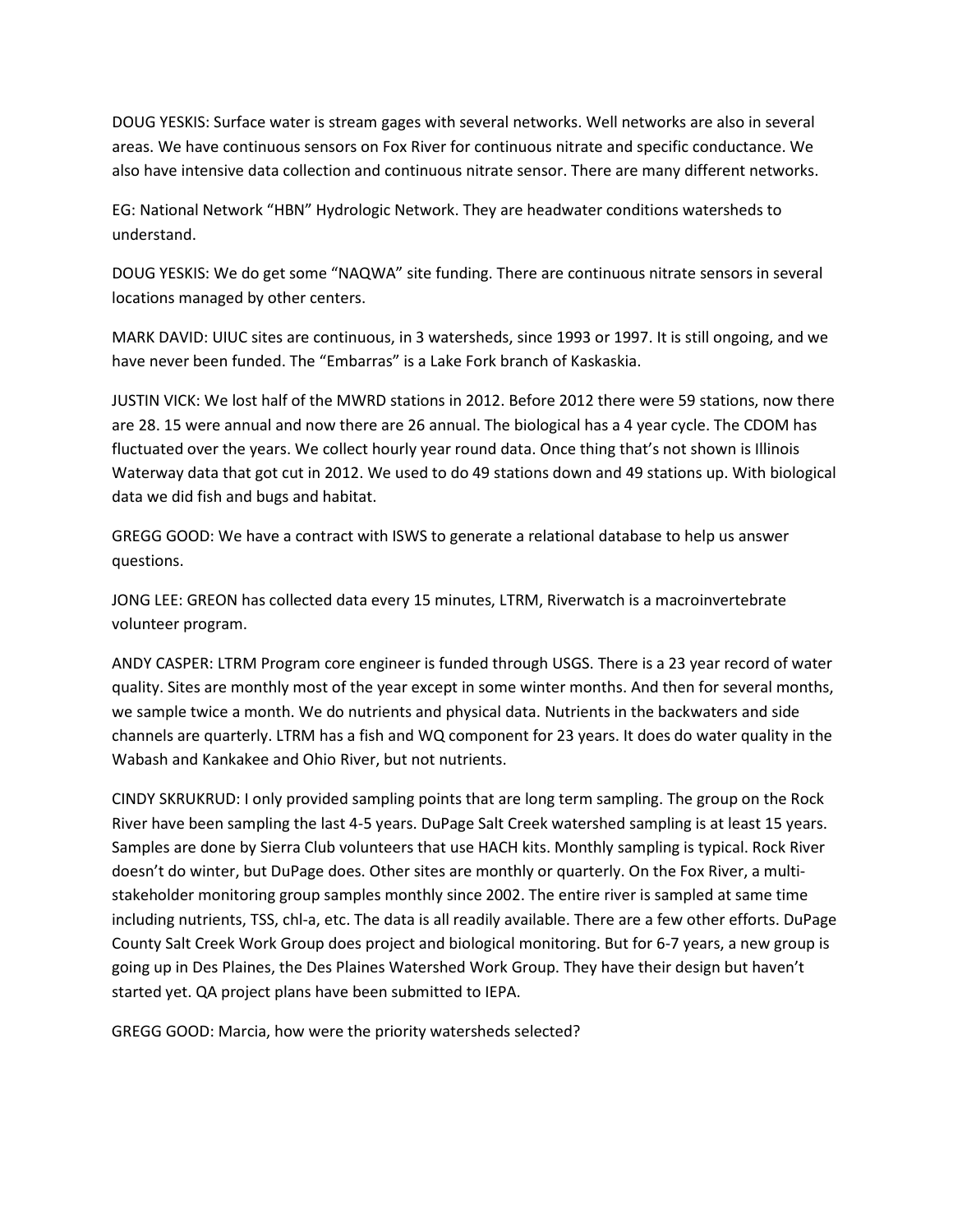MARCIA WILLHITE: It's in chapter 4. We had a few choices, 1) proceed on yield information from science assessment, so nutrient yield and number of impaired segments in there, 2) whether there was an active watershed group in there. There is a really big watershed point source in Decatur.

MARK DAVID: It's the 3<sup>rd</sup> largest point source in the state.

LAURA KEEFER: But it is below the dam.

MARCIA WILLHITE: Where will we focus our point source and non-point source efforts?

GREGG GOOD: Every 5 years, surveys for river streams, lakes, wetlands, and coastal. As a data source – NRSA has rivers and streams assessments.

ANDY CASPER: The sites were fixed for fish sampling for LTEP. We sample water but not nutrients. It is one time a year sampling. LTRMP is 3 times a year and they are fixed sites. Wabash is 30km with random sites, Ohio is 20km with random sampling, as well as Illinois and Mississippi confluence.

ANDY CASPER: 2006-2007 was the end of macroinvertebrates for LTRM.

JUSTIN VICK: MWRD end of macroinvertebrates was 2010.

ANN HOLTROP: INHS basin surveys are supposed to be labelled IDNR. Fish sampling started in the early 1980s but systematic is sampling started in the mid-late 1980s. Many sites are sampled on a 5 year rotating basis. If we figure out which places we want to work, we can provide that. Staff is already working with local maps.

GREGG GOOD: Next on to aggregated maps, first Laura Gentry will speak.

LAURA GENTRY: We appreciated the NLRS representing all of the stakeholders. The bad news is that the corn growers don't do a good job of sampling monitoring. The Council for BMPs is doing the most work from WQ agricultural samples. These may work into monitoring programs. The agricultural groups are represented by the Farm Bureau, Corn Grower, Pork Producers, Soy Growers, Monsanto, etc. CBMP efforts are less than a year old and funded on year by year basis. Lake Springfield Watershed Project – we are taking twice weekly grab samples from 23 stream sites. We are partnering with Vermillion County weekly grab samples from 10 sites. Kaskaskia Watershed Association is providing funding. Data was collected from 1980-2004. There are 14 monitoring stations and coming back now to do same assessment. We are partnering with American Farmland Trust and the Pork Producers support CBMP. The corn growers are assisting USGS on water monitoring stations in Springfield and Indian Creek. AFT has healthy soils for healthy water and monitors total phosphorus.

Return to Aggregated Map Discussion

GREGG GOOD: There were lots of dots on map for this watershed to generate maps.

MARK DAVID: Little long term water quality data down south is represented. Outside of your program (IEPA), there isn't that much continuous long term monitoring programs.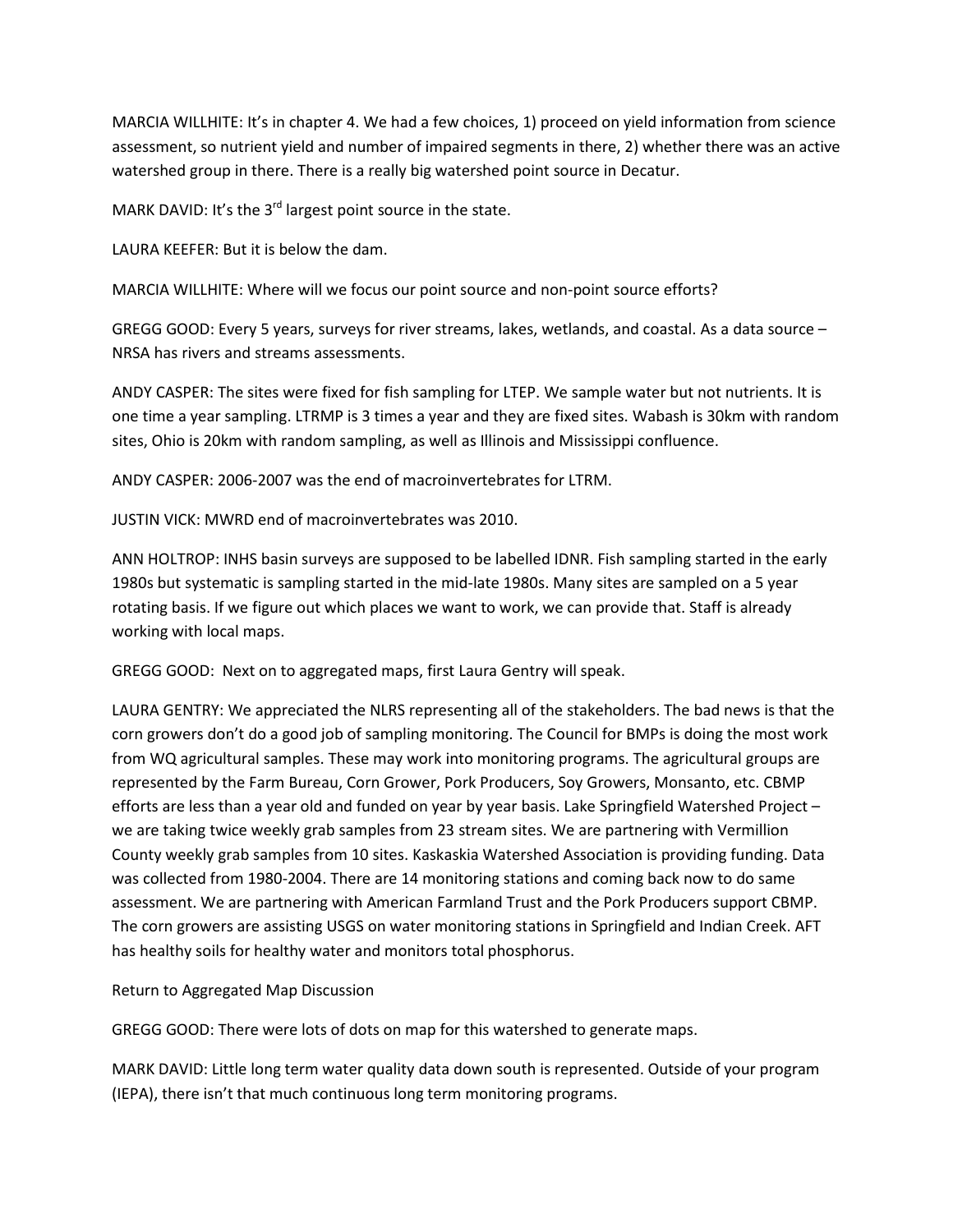#### Break

GREGG GOOD: Okay, now I'm not so confident on what to talk about. What additional steps are needed? Is our charge to develop 18 watershed monitoring plans? Perhaps we do 5 to start? What I was thinking as a need is a recommended monitoring plan. What's the background, what's the monitoring design, what's the scope and goals, and who is doing this stuff? That's what I think we should do for some watersheds – put together this document. We are talking about maybe developing a recommended monitoring plan for the state and maybe the 18 watersheds. Is that what this council's vision is? I assume that's what we need to do based on implementation of NLRS.

LAURA KEEFER: What is the question being asked, again? For trends – you will want to take advantage of long term stations. What's causing a trend? Focus in on some of the targeted watersheds.

ANN HOLTROP: Compare trends based on a 1980-1996 baseline. What is the baseline and where are the locations?

MARK DAVID: For the 8 big rivers, it goes back to 1980. When you get to the HUC 8 level, we didn't go back that far. We were establishing the more recent nutrient loads.

CINDY SKRUKRUD: For priority watersheds, the low hanging fruit are watersheds where they are already looking at WQ problems. So incorporate that into the statewide program the program is already in place.

MARCIA WILLHITE: Keep it for the Crop will already be looking at problems that are occurring in watersheds. I think we are going to be looking at monitoring designs with different objectives. With superstations, we have a great tool to look at nutrients leaving the state. For tributaries, what do we do there?

ANDY CASPER: Two audiences 1) what's leaving the state gulf hypoxia, 2) talking about moving into priority watersheds. Try to connect trends to local groups and planning.

MARCIA WILLHITE: 1) Address actions that get nutrients that get into Mississippi R 2) what is the impact on instate designated uses, impact to drinking water sources, impact to aquatic life. How can we achieve everything?

ANDY CASPER: Associate with BMPs?

MARCIA WILLHITE: Looking at limited conditions, like wadeable streams. What's the source of the stressors and what are the actual stressors? We may have to prioritize what questions we answer.

BRIAN MILLER: Talk about adaptive management. Talk about nutrient loads and how they are changing and report on implementation. If you want to do adaptive management, then you have that causality question.

LAURA KEEFER: Set up monitoring plans to mathematical models.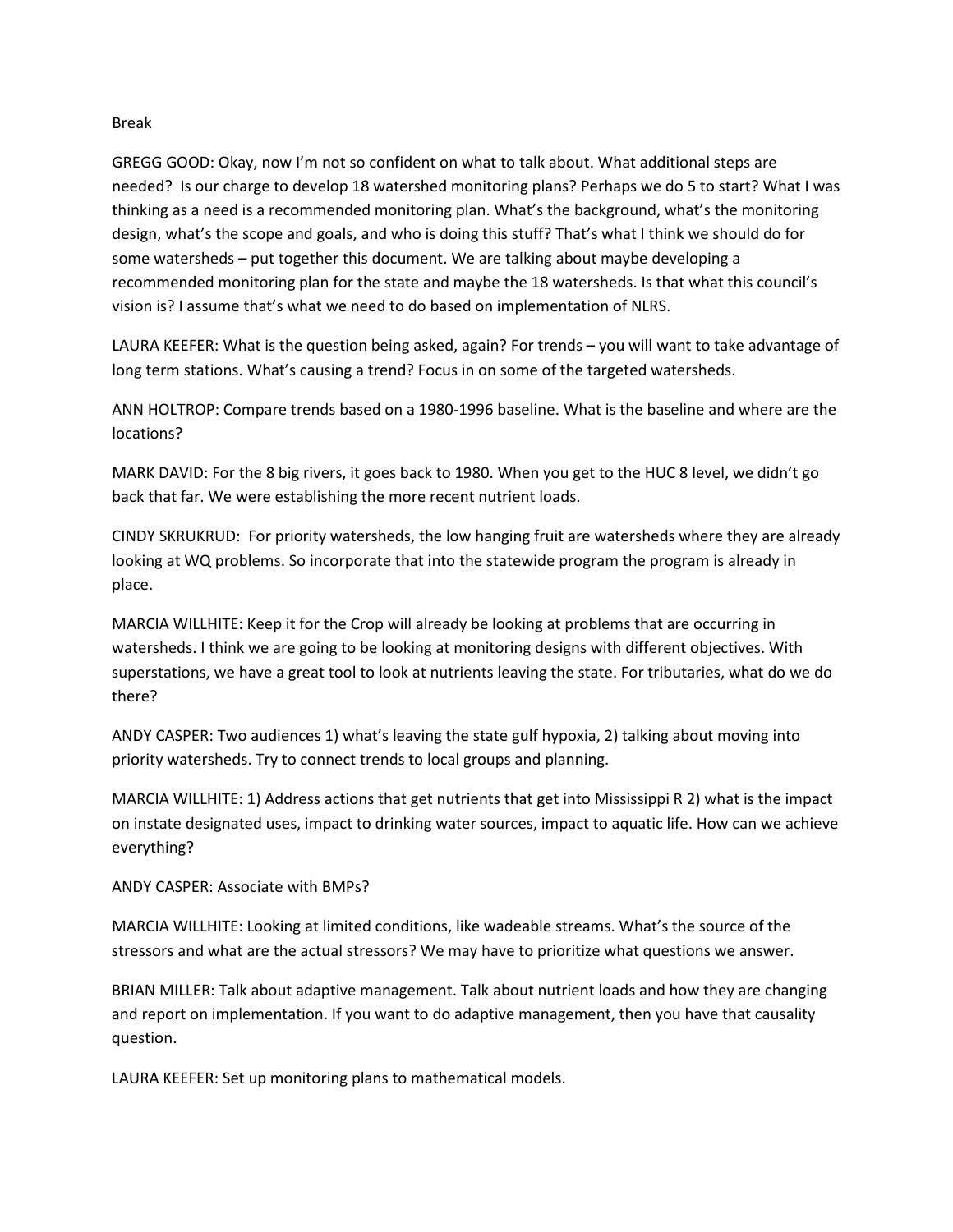BRIAN MILLER: Does it make sense to do it in every watershed? Or can you do it intensively in a few places?

MARK DAVID: Not every watershed will tell the same story.

CINDY SKRUKRUD: We are trying to get watersheds off of impaired waters list. We want to be working with IEPA and IDNR, not going to be cookie cutter. We want to be watershed specific since every watershed is unique. Are there differences in your monitoring design?

MARCIA WILLHITE: What are elements of monitoring design? A biologically focused monitoring design orfocused on the water quality piece?

GREGG GOOD: In theory, more implementation will happen. What are the council's next steps in order to go back and check for the next 10 or 15 years? There will be more effort put into heavily dominated watersheds, more money. And you will see load reduction and improvement.

MARK DAVID: Where are we going to be focusing efforts?

ANDY CASPER: Reprioritizing efforts for implementation as opposed to need.

MARCIA WILLHITE: Model the Fox in the urban, Keep it for the Crop is in agricultural. There are places where they are focused on implementation. What kind of implementation and monitoring plan is associated with Keep it for the Crop?

ANN HOLTROP: Are we trying to document load or impacts? Are we going to key into mussel and fish information to help tell the story? But for smaller watersheds, we might not have that information.

GREGG GOOD: Do we need load and water quality documentation? There are 5 superstations in different watersheds.

DOUG YESKIS: If you have watersheds you want to focus in on, you can set up a small scale sampling and focus in on it.

MARK DAVID: Salt Fork we have that, but shaky legs – the one with the sensors the change has gone nowhere. It's a nice small watershed but not much getting down.

LAURA KEEFER: Implementation is falling apart. The setup is up is nested. Sites have been established, closed now, but the implementation!

MARK DAVID: Monitoring is still going on Salt Fork. There are few places in the state, but a few small places.

LAURA KEEFER: You have to throw a lot of money. Monitoring is too expensive and crop insurance pays more.

MARCIA WILLHITE: An interim objective is looking at IEPA that have ongoing monitoring program.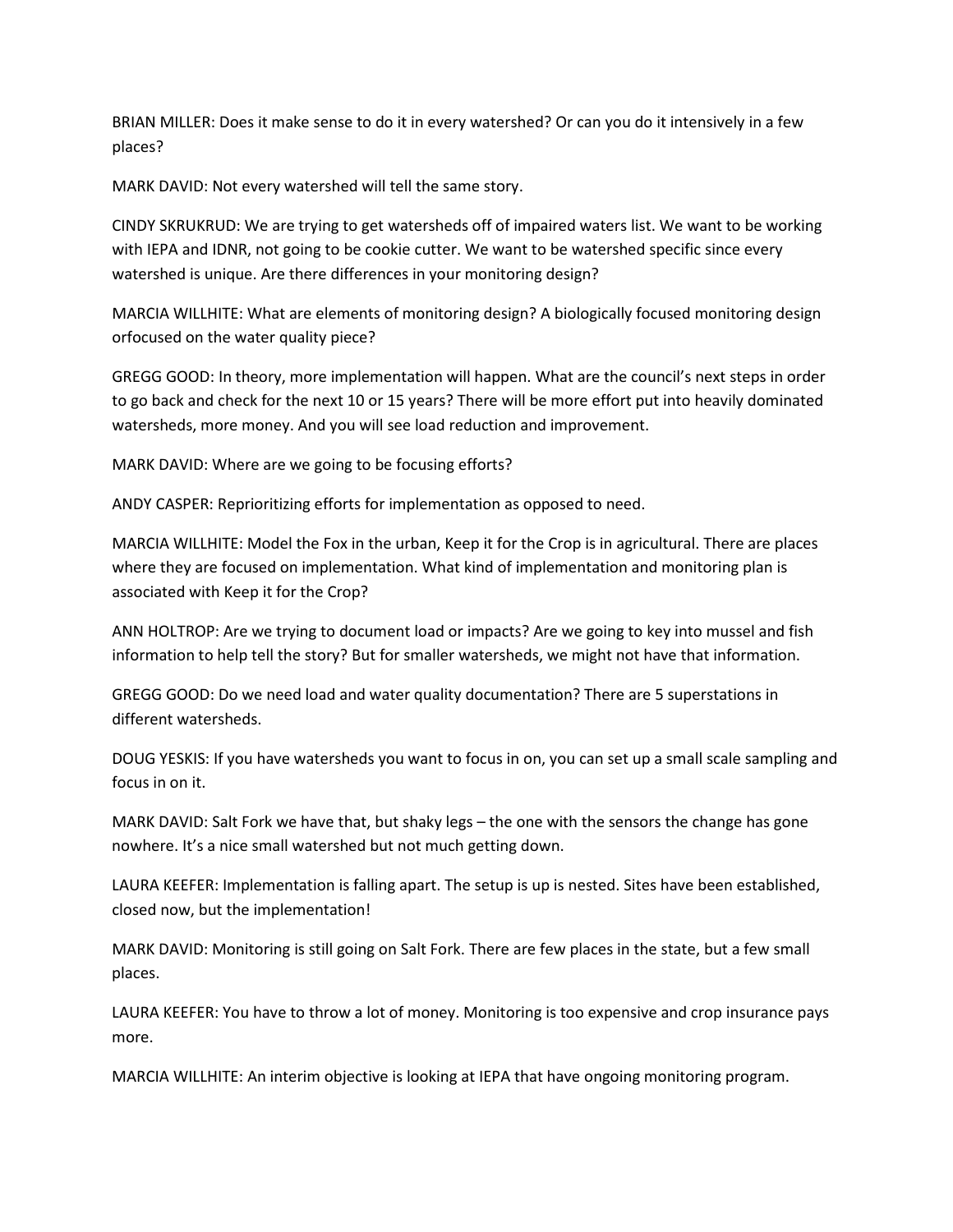MARK DAVID: It's helpful on the 18 that are not superstations. We would have a few more samples.

GREGG GOOD: Then, it gets into what this study costs for the people and the contract. Who's going to do it and what are the dollars to get it done right?

MARCIA WILLHITE: From a scientific standpoint, what is needed and what we can do?

ANN HOLTROP: Can we talk to the other committees?

GREGG GOOD: What do the other folks think is top 5?

ANN HOLTROP: Which of the 18 are we more poised to monitor on based on existing monitoring.

LAURA KEEFER: Lake Springfield is an active county, brought up a few times, I'm sure there are others like that.

MARCIA WILLHITE: Going back to the maps, were there a variety of focus or do we need to drill down further? Is this ongoing for a period of time? Is there the right kind of data and frequency? What are our top five watersheds. Would this be one of our models?

LAURA KEEFER: That might be a driving question later.

ANDY CASPER: Top five within the 18?

MARCIA WILLHITE: Yes.

BRIAN MILLER: What are the top 5 you are poised to monitor now? Then we can charge the AWQPF with what are the top 5. They are charged with coordinating cost share. What are the top 5 you feel?

MARK DAVID: Upper Salt Fork. We have several pieces and monitoring efforts.

SHAWN WILCOCKSON: Why has it stalled out? If implementation is difficult, how would it work?

MARK DAVID: Price of corn, loss of leadership, lots of reasons.

SHAWN WILCOCKSON: Consider implementation, what are we monitoring. We have the agriculture community's attention and our message is being received. The window of opportunity is unique.

MARCIA WILLHITE: Happily we are poised to do good monitoring.

CINDY SKRUKRUD: Lake Springfield?

LAURA GENTRY: There is a CBPM project on Lake Springfield funded by CWLP and USFWS.

MARCIA WILLHITE: Uncertain about monitoring.

LAURA GENTRY: 23 stream sites.

MARK DAVID: Lots of sampling now with implementation.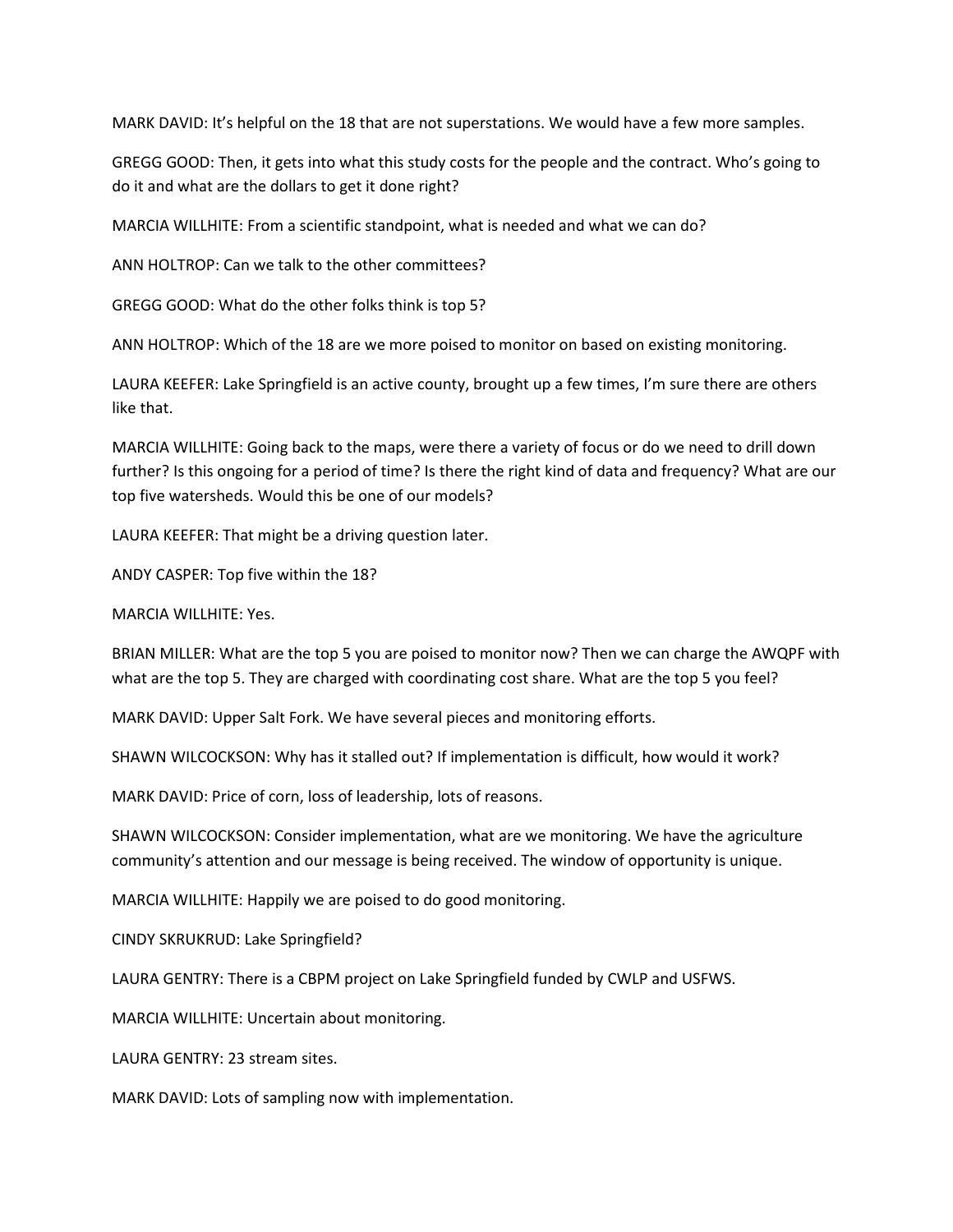CINDY SKRUKRUD: I'm putting in the Fox as well. We have a lot of models and they indicate answers from the field to see if our models reflect reality. We have a monitoring need. So we should look at the lower half of the Upper Fox and the upper half of the Lower Fox.

MARCIA WILLHITE: We can be flexible.

LAURA KEEFER: Not aware of implementation, trying to get mini superstation at Monticello. There is a gap in data; if it was to be restarted – for Lake Decatur – it has the possibility of a lot of data. There is lots of loading data, water quality, etc. on various scales, from ditches to huge watersheds. Looked at loading trends in Lake Springfield and Decatur, what trend are we looking at?

GREGG GOOD: Loading reductions, trends, and local water quality improvement. Are we picking lake Decatur or Springfield watershed?

ANDY CASPER: Are you saying whatever is reduced to appropriate response variable?

ANN HOLTROP: For fish, we do streams more than lakes. If we have water quality benefits, we would have improvement in reach of fish assemblages.

MARK DAVID: The scope for improvement is large. Such a system is to show how many pounds we took out a year.

MARCIA WILLHITE: For nutrient feasibility, I'd be interested in seeing Decatur.

CINDY SKRUKRUD: Chicago Calumet watershed, is not part of 18 priority watershed but should be considered.

ANDY CASPER: So we have left alone upper and lower part of state since we are focused on nutrient load reduction, correct?

MARCIA WILLHITE: We are looking at agriculture watersheds for nitrate and blue ones and non-point for phosphorus.

ANN HOLTROP: Rock Green River is in conservation areas. There is a separate set of actions identified for Rockford.

MARCIA WILLHITE: We can focus on how we can expand when we identify.

MARK DAVID: The Upper Rock is in Wisconsin.

CINDY SKRUKRUD: There is a National Water Trail in the Rock so it is interesting. Can we fold the water quality into the attention it is already receiving?

GREGG GOOD: So Katie, overlay dots in 6 prime basin watersheds.

ANN HOLTROP: We didn't provide once upon a time data, like mussels from long time ago.

MAPS: Six maps from these areas that we have identified. What else do you got?